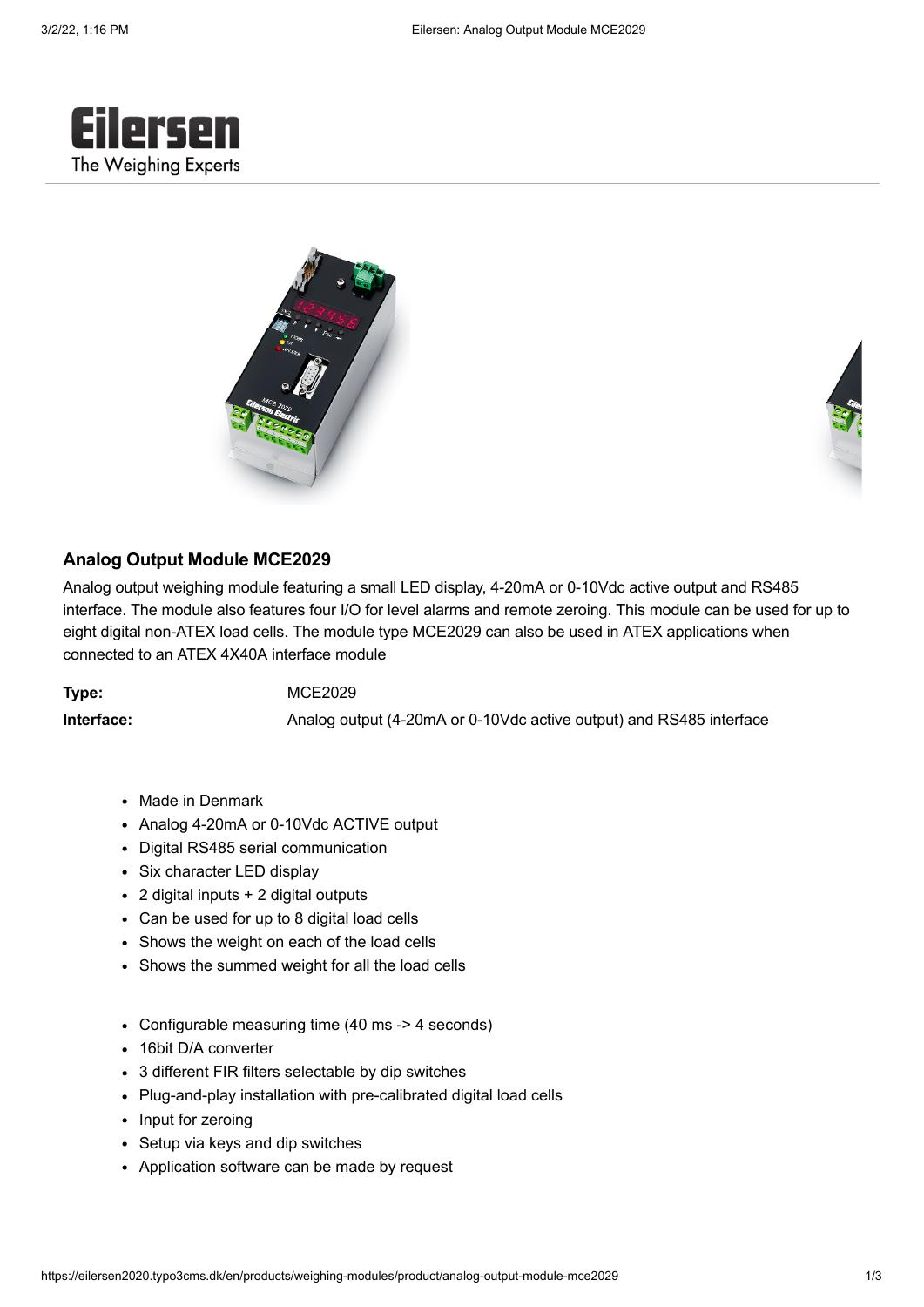- **[Analog Output Module Type MCE2029 Datasheet PDF](https://www.eilersen.com/fileadmin/user_upload/download/Datasheets/Modules/List_all/Analog_Output_Module_Type_MCE2029_Datasheet.pdf)**
- **[MCE2029 ANALOG MCE2010 illustration showing load cell connection PDF](https://www.eilersen.com/fileadmin/user_upload/download/Pictures/Modules/List_all/MCE2029_ANALOG_-_MCE2010_-_illustration_showing_load_cell_connection.pdf)**
- **[ATEX 4X40A 4051A MCE2029 ANALOG illustration showing ATEX load cell connection](https://www.eilersen.com/fileadmin/user_upload/download/Pictures/Modules/List_all/ATEX_4X40A_-_4051A_-_MCE2029_ANALOG_-_illustration_showing_ATEX_load_cell_connection.pdf) PDF**
- **[0322mu2029-2010-0a MCE2029 Standard Manual UK PDF](https://www.eilersen.com/fileadmin/user_upload/download/Manuals/Modules/List_all/0322mu2029-2010-0a_MCE2029_Standard_Manual_UK.pdf)**
- **[0322md2029-2010-0a MCE2029 Standard Manual DK PDF](https://www.eilersen.com/fileadmin/user_upload/download/Manuals/Modules/List_all/0322md2029-2010-0a_MCE2029_Standard_Manual_DK.pdf)**
- **[1111mu202 MCE2029 Manual UK PDF](https://www.eilersen.com/fileadmin/user_upload/download/Datasheets/Modules/List_all/1111mu2029-1v0d.pdf) [\(ENGLISH\)](https://www.eilersen.com/fileadmin/user_upload/download/Datasheets/Modules/List_all/1111mu2029-1v0d.pdf)**
- **[1111mu202 MCE2029 Manual DK PDF](https://www.eilersen.com/fileadmin/user_upload/download/Datasheets/Modules/List_all/1111md2029-1v0d.pdf) [\(DANISH\)](https://www.eilersen.com/fileadmin/user_upload/download/Datasheets/Modules/List_all/1111md2029-1v0d.pdf)**



| <b>Parameter</b>            | <b>Unit</b> | <b>Data</b>                                |
|-----------------------------|-------------|--------------------------------------------|
| Input                       |             | Up to 8 digital load cells generation 2000 |
| Analog output               |             | 4-20mA or 0-10Vdc                          |
| Digital output              |             | <b>RS485</b>                               |
| Digital I/O                 |             | 2 IN / 2 OUT                               |
| Power Supply                | Vdc         | 24Vdc ±5%, min. 2A                         |
| Operating temperature range | °C          | $-10$ to 50                                |
| Weight                      | kg          | 0.5                                        |
| Housing                     |             | Anodized Aluminium                         |
| Mounting                    |             | Mounting base or DIN rail                  |

## **Applications**